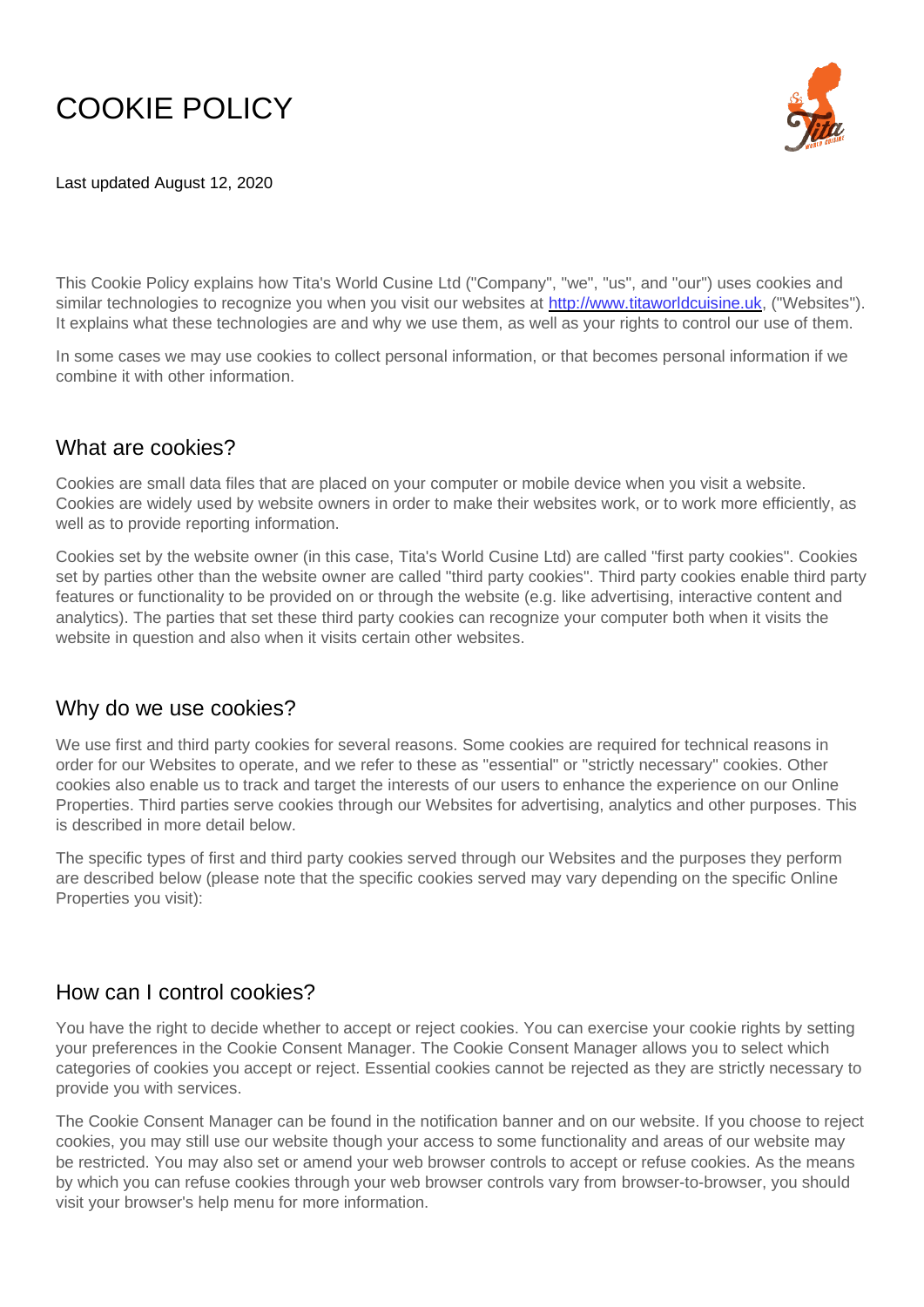In addition, most advertising networks offer you a way to opt out of targeted advertising. If you would like to find out more information, please visit<http://www.aboutads.info/choices/> or [http://www.youronlinechoices.com.](http://www.youronlinechoices.com/)

The specific types of first and third party cookies served through our Websites and the purposes they perform are described in the table below (please note that the specific cookies served may vary depending on the specific Online Properties you visit):

Essential website cookies:

These cookies are strictly necessary to provide you with services available through our Websites and to use some of its features, such as access to secure areas.

| Name:       | tlbcpv                                                      |
|-------------|-------------------------------------------------------------|
| Purpose:    | Used to record unique visitor views of the                  |
|             | consent banner.                                             |
| Provider:   | termly.io.                                                  |
|             | <b>Service:</b>   Termly <b>View Service Privacy Policy</b> |
| Country:    | <b>United States</b>                                        |
| Type:       | http cookie                                                 |
| Expires in: | vear                                                        |

#### Performance and functionality cookies:

These cookies are used to enhance the performance and functionality of our Websites but are non-essential to their use. However, without these cookies, certain functionality (like videos) may become unavailable.

| Name:       | TS#                                              |
|-------------|--------------------------------------------------|
| Purpose:    | Increases website security. It is also a session |
|             | cookie.                                          |
| Provider:   | .www.titaworldcuisine.uk                         |
| Service:    | <b>Typescript View Service Privacy Policy</b>    |
| Country:    | <b>United Kingdom</b>                            |
| Type:       | http_cookie                                      |
| Expires in: | session                                          |
| Name:       | TS#                                              |
| Purpose:    | Increases website security. It is also a session |
|             | cookie.                                          |
| Provider:   | www.titaworldcuisine.uk                          |
| Service:    | <b>Typescript View Service Privacy Policy</b>    |
| Country:    | <b>United Kingdom</b>                            |
| Type:       | http_cookie                                      |
| Expires in: | session                                          |

#### Analytics and customization cookies:

These cookies collect information that is used either in aggregate form to help us understand how our Websites are being used or how effective our marketing campaigns are, or to help us customize our Websites for you.

|                     | Name: bolt-performance                   |
|---------------------|------------------------------------------|
| Purpose:            |                                          |
|                     | <b>Provider:</b> www.titaworldcuisine.uk |
| Service:            |                                          |
|                     | <b>Country:</b> United Kingdom           |
| Type:               | pixel tracker                            |
| Expires in: session |                                          |

#### Social networking cookies:

These cookies are used to enable you to share pages and content that you find interesting on our Websites through third party social networking and other websites. These cookies may also be used for advertising purposes.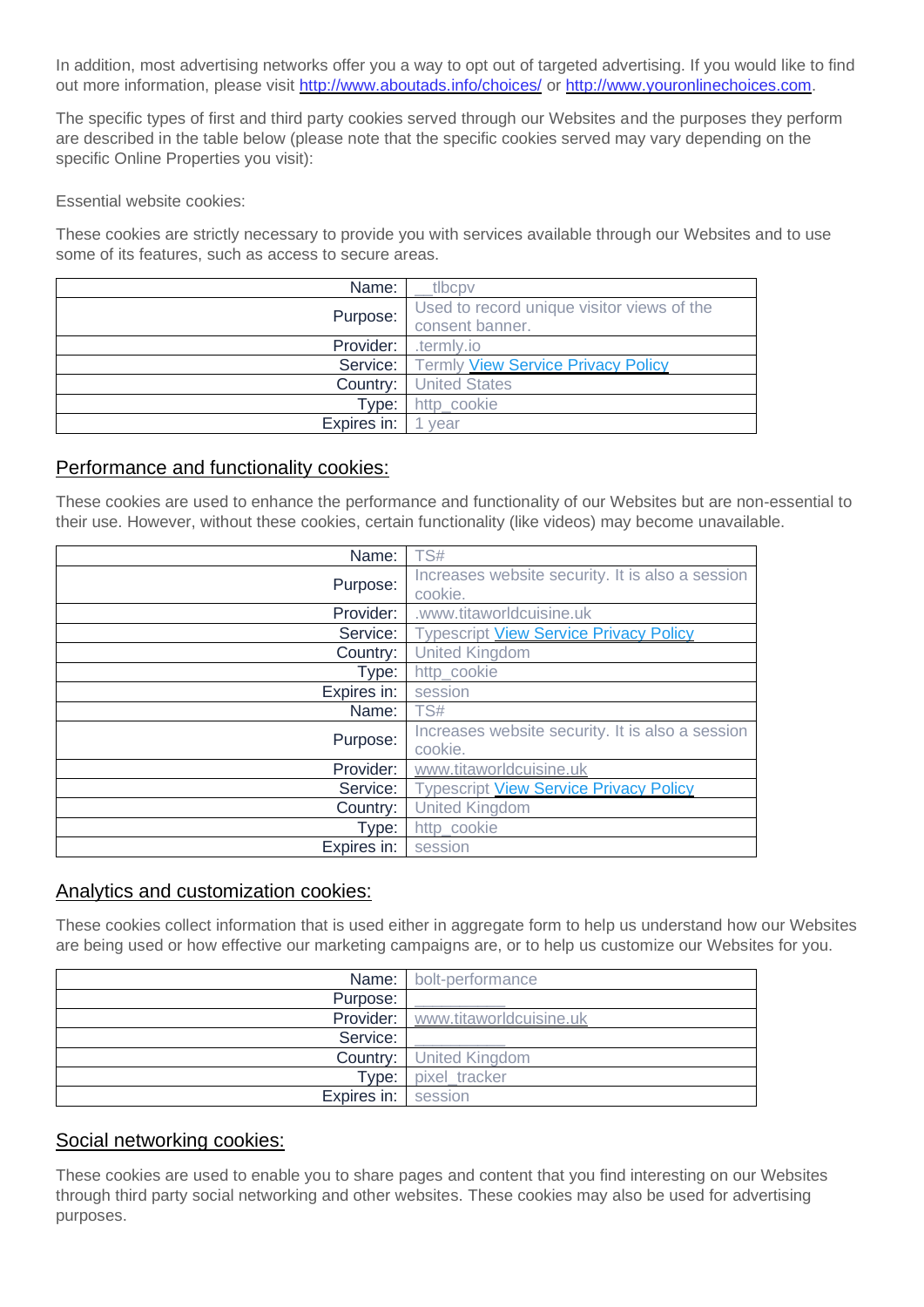| Name:       | bt                                                                            |
|-------------|-------------------------------------------------------------------------------|
| Purpose:    | Set by addthis social sharing plugin to allow<br>for content sharing on sites |
| Provider:   | www.titaworldcuisine.uk                                                       |
|             | Service: Addthis View Service Privacy Policy                                  |
| Country:    | <b>United Kingdom</b>                                                         |
| Type:       | pixel tracker                                                                 |
| Expires in: | session                                                                       |

#### Unclassified cookies:

These are cookies that have not yet been categorized. We are in the process of classifying these cookies with the help of their providers.

| Name:                             | svSession                |
|-----------------------------------|--------------------------|
| Purpose:                          |                          |
| Provider:                         | .www.titaworldcuisine.uk |
| Service:                          |                          |
| Country:                          | <b>United Kingdom</b>    |
| Type:                             | server_cookie            |
| $\overline{\mathsf{Expires}}$ in: | 1 year 11 months 29 days |
| Name:                             | <b>XSRF-TOKEN</b>        |
| Purpose:                          |                          |
| Provider:                         | .www.titaworldcuisine.uk |
| Service:                          |                          |
| Country:                          | <b>United Kingdom</b>    |
| Type:                             | http_cookie              |
| Expires in:                       | session                  |
| Name:                             | ssr-caching              |
| Purpose:                          |                          |
| Provider:                         | www.titaworldcuisine.uk  |
| Service:                          |                          |
| Country:                          | <b>United Kingdom</b>    |
| Type:                             | http_cookie              |
| Expires in:                       | less than 1 minute       |
| Name:                             | hs                       |
| Purpose:                          |                          |
| Provider:                         | .www.titaworldcuisine.uk |
| Service:                          |                          |
| Country:                          | <b>United Kingdom</b>    |
| Type:                             | http_cookie              |
| Expires in:                       | session                  |

# What about other tracking technologies, like web beacons?

Cookies are not the only way to recognize or track visitors to a website. We may use other, similar technologies from time to time, like web beacons (sometimes called "tracking pixels" or "clear gifs"). These are tiny graphics files that contain a unique identifier that enable us to recognize when someone has visited our Websites or opened an e-mail including them. This allows us, for example, to monitor the traffic patterns of users from one page within a website to another, to deliver or communicate with cookies, to understand whether you have come to the website from an online advertisement displayed on a third-party website, to improve site performance, and to measure the success of e-mail marketing campaigns. In many instances, these technologies are reliant on cookies to function properly, and so declining cookies will impair their functioning.

# Do you use Flash cookies or Local Shared Objects?